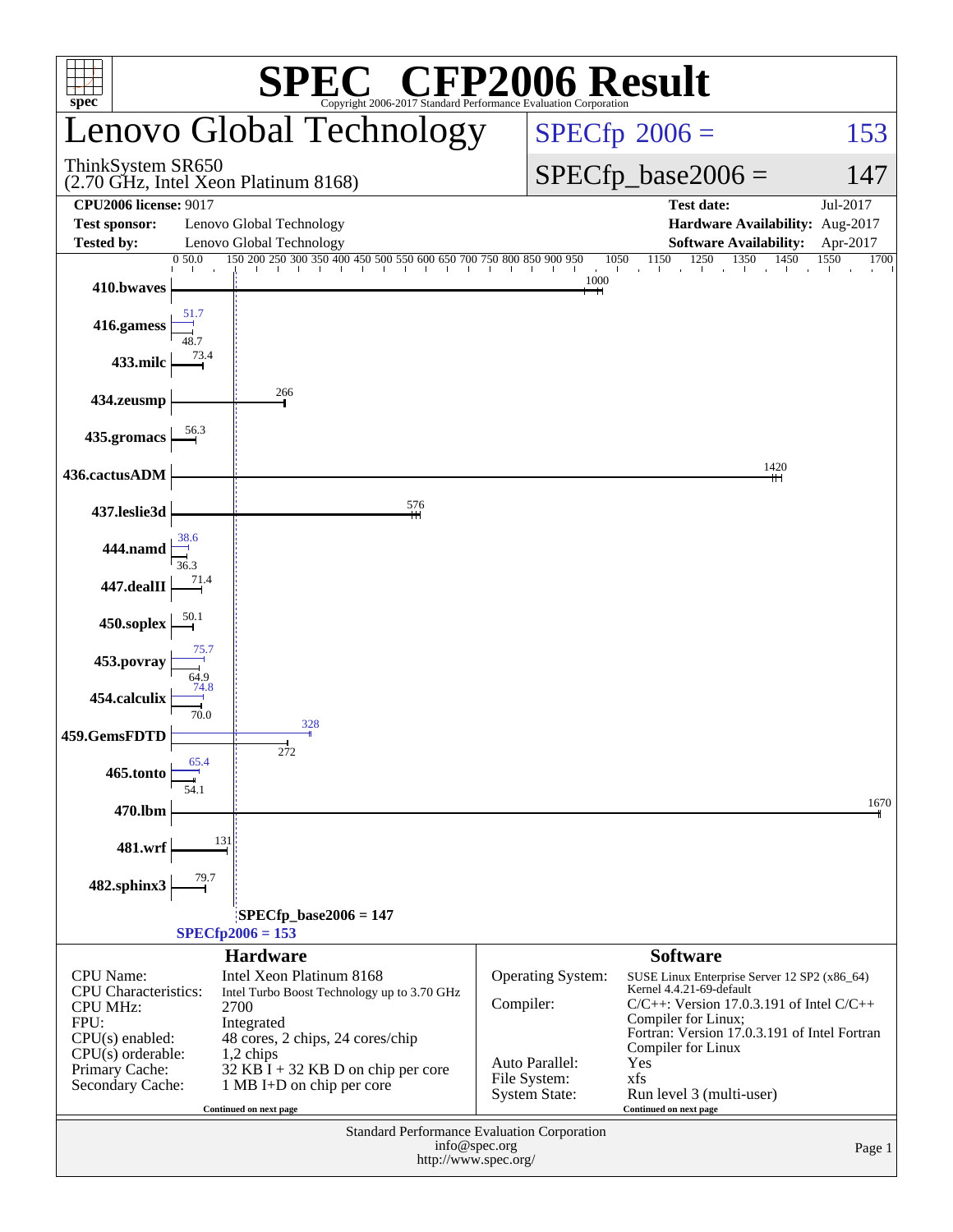

### enovo Global Technology

#### ThinkSystem SR650

(2.70 GHz, Intel Xeon Platinum 8168)

 $SPECfp2006 = 153$  $SPECfp2006 = 153$ 

#### $SPECfp\_base2006 = 147$

| <b>CPU2006 license: 9017</b>                            |                                                                                                            |                                                            | <b>Test date:</b><br>Jul-2017             |
|---------------------------------------------------------|------------------------------------------------------------------------------------------------------------|------------------------------------------------------------|-------------------------------------------|
| <b>Test sponsor:</b>                                    | Lenovo Global Technology                                                                                   |                                                            | Hardware Availability: Aug-2017           |
| <b>Tested by:</b>                                       | Lenovo Global Technology                                                                                   |                                                            | <b>Software Availability:</b><br>Apr-2017 |
| L3 Cache:<br>Other Cache:<br>Memory:<br>Disk Subsystem: | $33 \text{ MB I+D}$ on chip per chip<br>None<br>384 GB (24 x 16 GB 2Rx8 PC4-2666V-R)<br>1 x 800 GB SAS SSD | <b>Base Pointers:</b><br>Peak Pointers:<br>Other Software: | 64-bit<br>$32/64$ -bit<br>None            |
| Other Hardware:                                         | None                                                                                                       |                                                            |                                           |

**[Results Table](http://www.spec.org/auto/cpu2006/Docs/result-fields.html#ResultsTable)**

|                   |                                                                                                          |              |                |             | Results Table  |       |                |              |                |              |                |              |
|-------------------|----------------------------------------------------------------------------------------------------------|--------------|----------------|-------------|----------------|-------|----------------|--------------|----------------|--------------|----------------|--------------|
| <b>Base</b>       |                                                                                                          |              |                | <b>Peak</b> |                |       |                |              |                |              |                |              |
| <b>Benchmark</b>  | <b>Seconds</b>                                                                                           | <b>Ratio</b> | <b>Seconds</b> | Ratio       | <b>Seconds</b> | Ratio | <b>Seconds</b> | <b>Ratio</b> | <b>Seconds</b> | <b>Ratio</b> | <b>Seconds</b> | <b>Ratio</b> |
| 410.bwayes        | 14.0                                                                                                     | 973          | 13.4           | 1020        | 13.5           | 1000  | 14.0           | 973          | 13.4           | 1020         | 13.5           | <b>1000</b>  |
| 416.gamess        | 402                                                                                                      | 48.7         | 402            | 48.7        | 401            | 48.8  | 379            | 51.6         | 379            | 51.7         | 379            | 51.7         |
| $433$ .milc       | 126                                                                                                      | 72.8         | 125            | 73.4        | 125            | 73.5  | 126            | 72.8         | 125            | 73.4         | 125            | 73.5         |
| 434.zeusmp        | 34.1                                                                                                     | 266          | 34.1           | 267         | 34.4           | 264   | 34.1           | 266          | 34.1           | 267          | 34.4           | 264          |
| 435.gromacs       | 126                                                                                                      | 56.5         | 127            | 56.2        | 127            | 56.3  | 126            | 56.5         | 127            | 56.2         | <u>127</u>     | 56.3         |
| 436.cactusADM     | 8.44                                                                                                     | 1420         | 8.40           | 1420        | 8.31           | 1440  | 8.44           | 1420         | 8.40           | 1420         | 8.31           | 1440         |
| 437.leslie3d      | 16.1                                                                                                     | 585          | 16.6           | 567         | 16.3           | 576   | 16.1           | 585          | 16.6           | 567          | 16.3           | 576          |
| 444.namd          | 221                                                                                                      | 36.3         | 221            | 36.3        | 221            | 36.3  | 208            | 38.6         | 208            | 38.6         | 208            | 38.6         |
| 447.dealII        | 160                                                                                                      | 71.4         | 161            | 71.2        | 160            | 71.4  | 160            | 71.4         | 161            | 71.2         | 160            | 71.4         |
| $450$ .soplex     | 165                                                                                                      | 50.4         | 168            | 49.7        | 166            | 50.1  | 165            | 50.4         | 168            | 49.7         | 166            | 50.1         |
| 453.povray        | 82.4                                                                                                     | 64.6         | 82.0           | 64.9        | 81.9           | 65.0  | 70.3           | 75.7         | 70.3           | 75.7         | 70.3           | 75.6         |
| $ 454$ .calculix  | 118                                                                                                      | 70.1         | 118            | 70.0        | 119            | 69.6  | 110            | 74.8         | <b>110</b>     | 74.8         | 110            | 74.8         |
| 459.GemsFDTD      | 39.1                                                                                                     | 271          | 38.8           | 273         | 39.0           | 272   | 32.4           | 328          | 32.3           | 329          | 32.6           | 325          |
| 465.tonto         | 182                                                                                                      | 54.1         | 181            | 54.3        | 194            | 50.7  | 150            | 65.5         | 150            | 65.4         | 150            | 65.4         |
| 470.1bm           | 8.22                                                                                                     | 1670         | 8.25           | 1670        | 8.23           | 1670  | 8.22           | 1670         | 8.25           | 1670         | 8.23           | 1670         |
| 481.wrf           | 85.2                                                                                                     | 131          | 85.6           | 130         | 85.0           | 131   | 85.2           | 131          | 85.6           | 130          | 85.0           | 131          |
| $482$ .sphinx $3$ | 242                                                                                                      | 80.5         | 245            | 79.7        | 250            | 78.1  | 242            | 80.5         | 245            | 79.7         | 250            | 78.1         |
|                   | Results appear in the order in which they were run. Bold underlined text indicates a median measurement. |              |                |             |                |       |                |              |                |              |                |              |

#### **[Operating System Notes](http://www.spec.org/auto/cpu2006/Docs/result-fields.html#OperatingSystemNotes)**

Stack size set to unlimited using "ulimit -s unlimited"

#### **[Platform Notes](http://www.spec.org/auto/cpu2006/Docs/result-fields.html#PlatformNotes)**

BIOS configuration: Operating Mode set to Maximum Performance Hyper-Threading set to Disabled LLC dead line alloc set to Disable Sysinfo program /home/cpu2006-1.2-ic17.0u3/config/sysinfo.rev6993 Revision 6993 of 2015-11-06 (b5e8d4b4eb51ed28d7f98696cbe290c1) running on Cyborg-SUT3 Fri Jul 7 15:22:22 2017

 This section contains SUT (System Under Test) info as seen by some common utilities. To remove or add to this section, see: Continued on next page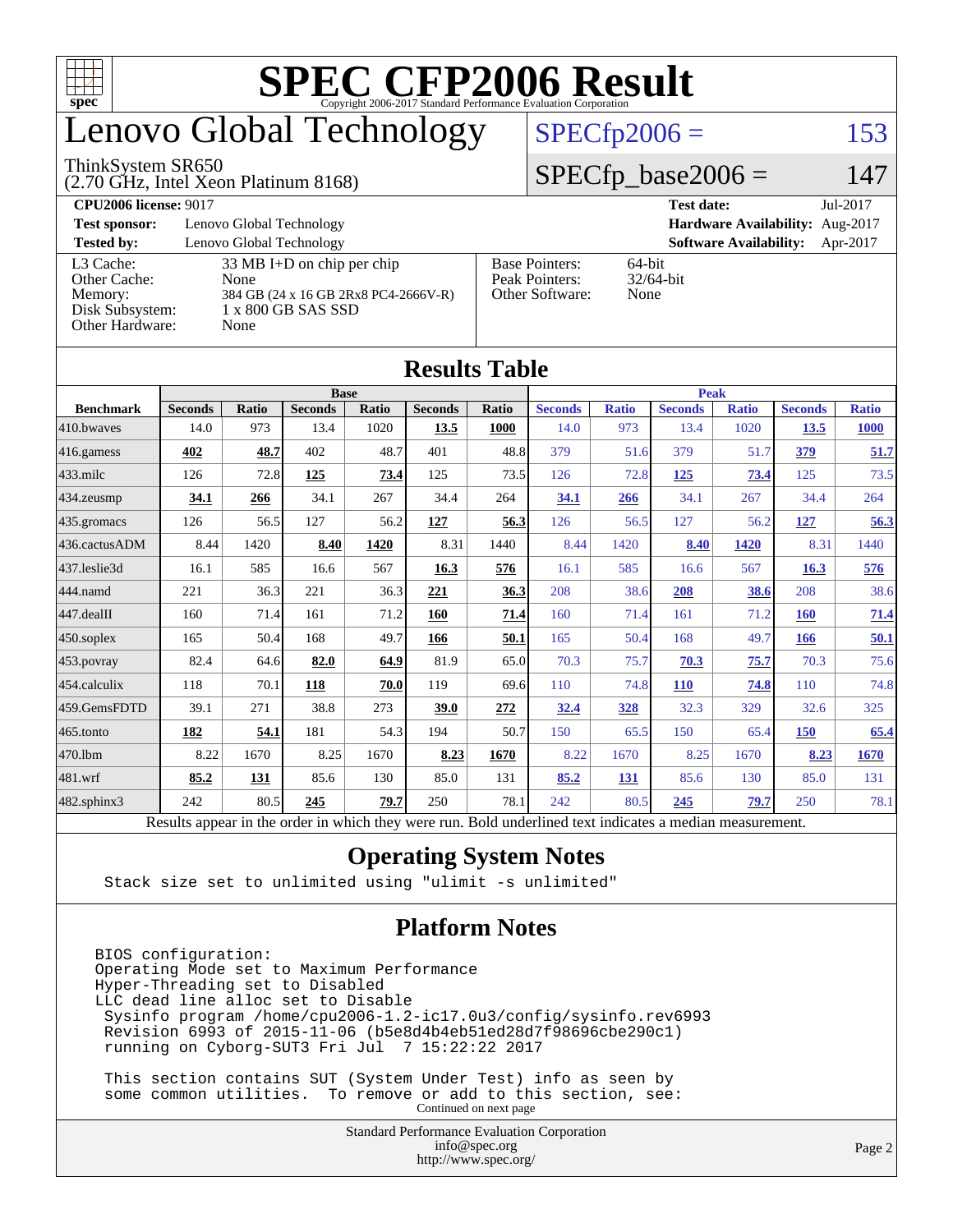

#### enovo Global Technology

ThinkSystem SR650

 $SPECTp2006 = 153$ 

(2.70 GHz, Intel Xeon Platinum 8168)

 $SPECTp\_base2006 = 147$ 

| <b>CPU2006</b><br>901 <sup>-</sup><br>, license <sup>,</sup><br>. | ~~<br>date:<br>∴oct | $\cap$<br>Jul<br>- 31 1 1 |
|-------------------------------------------------------------------|---------------------|---------------------------|

**[Test sponsor:](http://www.spec.org/auto/cpu2006/Docs/result-fields.html#Testsponsor)** Lenovo Global Technology **[Hardware Availability:](http://www.spec.org/auto/cpu2006/Docs/result-fields.html#HardwareAvailability)** Aug-2017 **[Tested by:](http://www.spec.org/auto/cpu2006/Docs/result-fields.html#Testedby)** Lenovo Global Technology **[Software Availability:](http://www.spec.org/auto/cpu2006/Docs/result-fields.html#SoftwareAvailability)** Apr-2017

#### **[Platform Notes \(Continued\)](http://www.spec.org/auto/cpu2006/Docs/result-fields.html#PlatformNotes)**

 <http://www.spec.org/cpu2006/Docs/config.html#sysinfo> From /proc/cpuinfo model name : Intel(R) Xeon(R) Platinum 8168 CPU @ 2.70GHz 2 "physical id"s (chips) 48 "processors" cores, siblings (Caution: counting these is hw and system dependent. The following excerpts from /proc/cpuinfo might not be reliable. Use with caution.) cpu cores : 24 siblings physical 0: cores 0 1 2 3 4 5 8 9 10 11 12 13 16 17 18 19 20 21 24 25 26 27 28 29 physical 1: cores 0 1 2 3 4 5 8 9 10 11 12 13 16 17 18 19 20 21 24 25 26

 cache size : 33792 KB From /proc/meminfo MemTotal: 395892728 kB<br>HugePages Total: 0 HugePages\_Total: 0 Hugepagesize: 2048 kB

27 28 29

 From /etc/\*release\* /etc/\*version\* SuSE-release: SUSE Linux Enterprise Server 12 (x86\_64)

 PATCHLEVEL = 2 # This file is deprecated and will be removed in a future service pack or release. # Please check /etc/os-release for details about this release.

 os-release: NAME="SLES" VERSION="12-SP2"

VERSION = 12

 VERSION\_ID="12.2" PRETTY\_NAME="SUSE Linux Enterprise Server 12 SP2" ID="sles"

 ANSI\_COLOR="0;32" CPE\_NAME="cpe:/o:suse:sles:12:sp2"

 uname -a: Linux Cyborg-SUT3 4.4.21-69-default #1 SMP Tue Oct 25 10:58:20 UTC 2016 (9464f67) x86\_64 x86\_64 x86\_64 GNU/Linux

run-level 3 Jul 7 15:21

 SPEC is set to: /home/cpu2006-1.2-ic17.0u3 Filesystem Type Size Used Avail Use% Mounted on<br>/dev/sdb3 xfs 445G 9.8G 435G 3% / xfs 445G 9.8G 435G 3% / Additional information from dmidecode:

 Warning: Use caution when you interpret this section. The 'dmidecode' program reads system data which is "intended to allow hardware to be accurately Continued on next page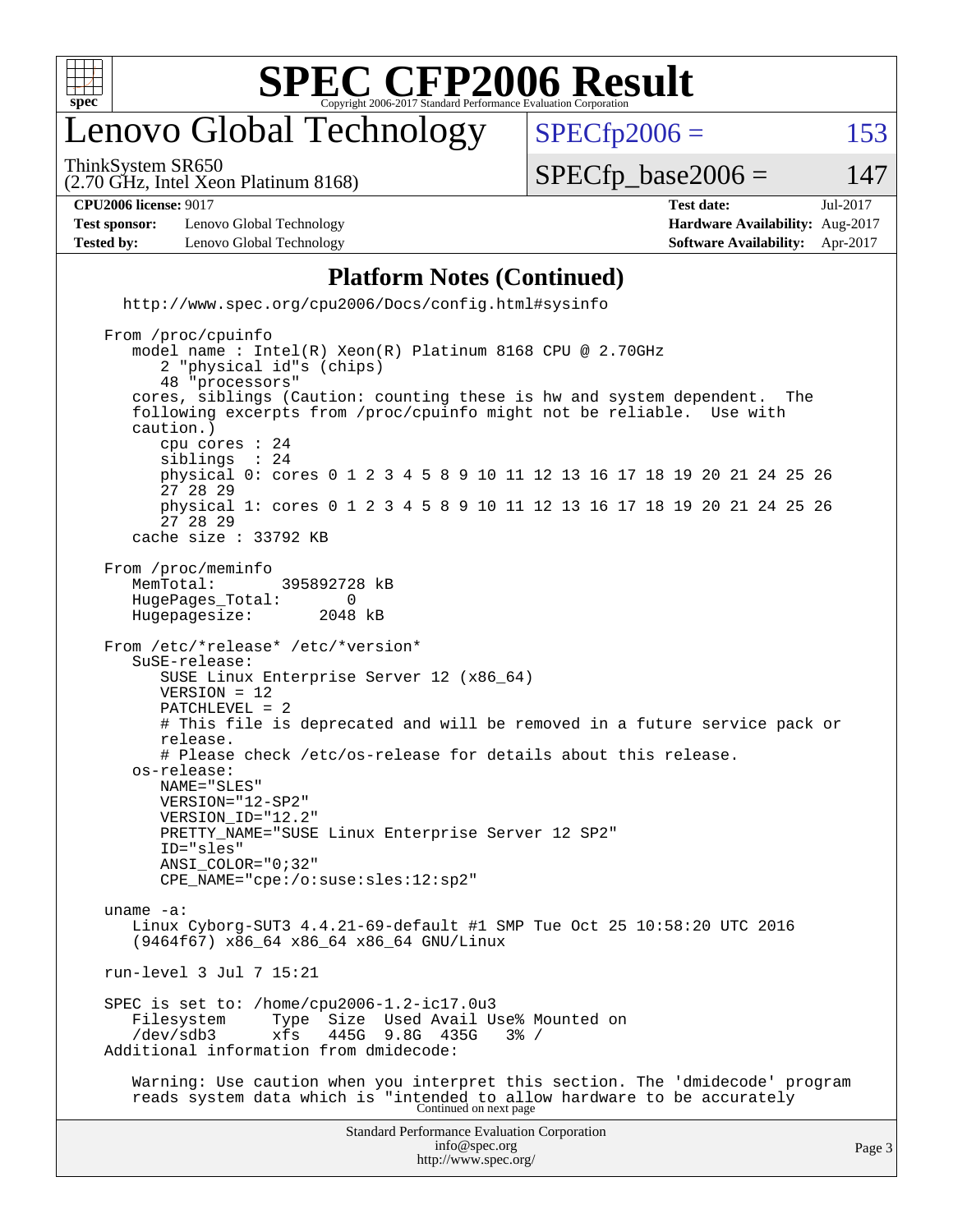

#### enovo Global Technology

ThinkSystem SR650

 $SPECfp2006 = 153$  $SPECfp2006 = 153$ 

(2.70 GHz, Intel Xeon Platinum 8168)

 $SPECTp\_base2006 = 147$ 

**[Test sponsor:](http://www.spec.org/auto/cpu2006/Docs/result-fields.html#Testsponsor)** Lenovo Global Technology **[Hardware Availability:](http://www.spec.org/auto/cpu2006/Docs/result-fields.html#HardwareAvailability)** Aug-2017 **[Tested by:](http://www.spec.org/auto/cpu2006/Docs/result-fields.html#Testedby)** Lenovo Global Technology **[Software Availability:](http://www.spec.org/auto/cpu2006/Docs/result-fields.html#SoftwareAvailability)** Apr-2017

**[CPU2006 license:](http://www.spec.org/auto/cpu2006/Docs/result-fields.html#CPU2006license)** 9017 **[Test date:](http://www.spec.org/auto/cpu2006/Docs/result-fields.html#Testdate)** Jul-2017

#### **[Platform Notes \(Continued\)](http://www.spec.org/auto/cpu2006/Docs/result-fields.html#PlatformNotes)**

 determined", but the intent may not be met, as there are frequent changes to hardware, firmware, and the "DMTF SMBIOS" standard.

 BIOS Lenovo -[IVE109Q-1.00]- 06/28/2017 Memory: 24x Samsung M393A2K43BB1-CTD 16 GB 2 rank 2666 MHz

(End of data from sysinfo program)

#### **[General Notes](http://www.spec.org/auto/cpu2006/Docs/result-fields.html#GeneralNotes)**

Environment variables set by runspec before the start of the run:  $KMP$  AFFINITY = "granularity=fine, compact" LD\_LIBRARY\_PATH = "/home/cpu2006-1.2-ic17.0u3/lib/ia32:/home/cpu2006-1.2-ic17.0u3/lib/intel64:/home/cpu2006-1.2-ic17.0u3/sh10.2" OMP\_NUM\_THREADS = "48"

 Binaries compiled on a system with 1x Intel Core i7-4790 CPU + 32GB RAM memory using Redhat Enterprise Linux 7.2 Transparent Huge Pages disabled with: echo never > /sys/kernel/mm/transparent\_hugepage/enabled Filesystem page cache cleared with: shell invocation of 'sync; echo 3 > /proc/sys/vm/drop\_caches' prior to run

#### **[Base Compiler Invocation](http://www.spec.org/auto/cpu2006/Docs/result-fields.html#BaseCompilerInvocation)**

[C benchmarks](http://www.spec.org/auto/cpu2006/Docs/result-fields.html#Cbenchmarks): [icc -m64](http://www.spec.org/cpu2006/results/res2017q4/cpu2006-20170918-49795.flags.html#user_CCbase_intel_icc_64bit_bda6cc9af1fdbb0edc3795bac97ada53)

[C++ benchmarks:](http://www.spec.org/auto/cpu2006/Docs/result-fields.html#CXXbenchmarks) [icpc -m64](http://www.spec.org/cpu2006/results/res2017q4/cpu2006-20170918-49795.flags.html#user_CXXbase_intel_icpc_64bit_fc66a5337ce925472a5c54ad6a0de310)

[Fortran benchmarks](http://www.spec.org/auto/cpu2006/Docs/result-fields.html#Fortranbenchmarks): [ifort -m64](http://www.spec.org/cpu2006/results/res2017q4/cpu2006-20170918-49795.flags.html#user_FCbase_intel_ifort_64bit_ee9d0fb25645d0210d97eb0527dcc06e)

[Benchmarks using both Fortran and C](http://www.spec.org/auto/cpu2006/Docs/result-fields.html#BenchmarksusingbothFortranandC): [icc -m64](http://www.spec.org/cpu2006/results/res2017q4/cpu2006-20170918-49795.flags.html#user_CC_FCbase_intel_icc_64bit_bda6cc9af1fdbb0edc3795bac97ada53) [ifort -m64](http://www.spec.org/cpu2006/results/res2017q4/cpu2006-20170918-49795.flags.html#user_CC_FCbase_intel_ifort_64bit_ee9d0fb25645d0210d97eb0527dcc06e)

#### **[Base Portability Flags](http://www.spec.org/auto/cpu2006/Docs/result-fields.html#BasePortabilityFlags)**

 410.bwaves: [-DSPEC\\_CPU\\_LP64](http://www.spec.org/cpu2006/results/res2017q4/cpu2006-20170918-49795.flags.html#suite_basePORTABILITY410_bwaves_DSPEC_CPU_LP64) 416.gamess: [-DSPEC\\_CPU\\_LP64](http://www.spec.org/cpu2006/results/res2017q4/cpu2006-20170918-49795.flags.html#suite_basePORTABILITY416_gamess_DSPEC_CPU_LP64) 433.milc: [-DSPEC\\_CPU\\_LP64](http://www.spec.org/cpu2006/results/res2017q4/cpu2006-20170918-49795.flags.html#suite_basePORTABILITY433_milc_DSPEC_CPU_LP64) 434.zeusmp: [-DSPEC\\_CPU\\_LP64](http://www.spec.org/cpu2006/results/res2017q4/cpu2006-20170918-49795.flags.html#suite_basePORTABILITY434_zeusmp_DSPEC_CPU_LP64) 435.gromacs: [-DSPEC\\_CPU\\_LP64](http://www.spec.org/cpu2006/results/res2017q4/cpu2006-20170918-49795.flags.html#suite_basePORTABILITY435_gromacs_DSPEC_CPU_LP64) [-nofor\\_main](http://www.spec.org/cpu2006/results/res2017q4/cpu2006-20170918-49795.flags.html#user_baseLDPORTABILITY435_gromacs_f-nofor_main) 436.cactusADM: [-DSPEC\\_CPU\\_LP64](http://www.spec.org/cpu2006/results/res2017q4/cpu2006-20170918-49795.flags.html#suite_basePORTABILITY436_cactusADM_DSPEC_CPU_LP64) [-nofor\\_main](http://www.spec.org/cpu2006/results/res2017q4/cpu2006-20170918-49795.flags.html#user_baseLDPORTABILITY436_cactusADM_f-nofor_main) 437.leslie3d: [-DSPEC\\_CPU\\_LP64](http://www.spec.org/cpu2006/results/res2017q4/cpu2006-20170918-49795.flags.html#suite_basePORTABILITY437_leslie3d_DSPEC_CPU_LP64)

Continued on next page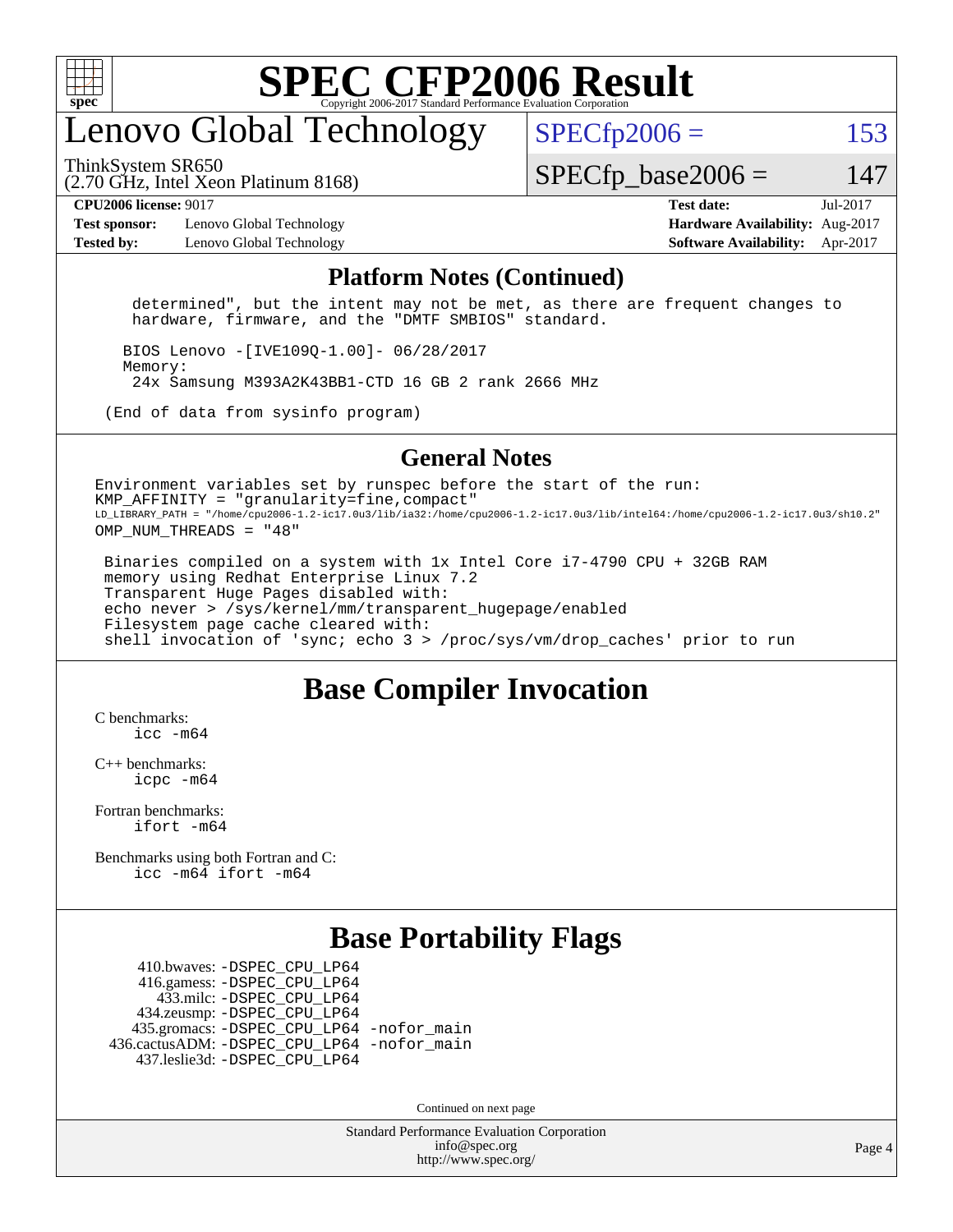

enovo Global Technology

ThinkSystem SR650

(2.70 GHz, Intel Xeon Platinum 8168)

 $SPECTp2006 = 153$ 

 $SPECTp\_base2006 = 147$ 

**[Test sponsor:](http://www.spec.org/auto/cpu2006/Docs/result-fields.html#Testsponsor)** Lenovo Global Technology **[Hardware Availability:](http://www.spec.org/auto/cpu2006/Docs/result-fields.html#HardwareAvailability)** Aug-2017

**[CPU2006 license:](http://www.spec.org/auto/cpu2006/Docs/result-fields.html#CPU2006license)** 9017 **[Test date:](http://www.spec.org/auto/cpu2006/Docs/result-fields.html#Testdate)** Jul-2017 **[Tested by:](http://www.spec.org/auto/cpu2006/Docs/result-fields.html#Testedby)** Lenovo Global Technology **[Software Availability:](http://www.spec.org/auto/cpu2006/Docs/result-fields.html#SoftwareAvailability)** Apr-2017

#### **[Base Portability Flags \(Continued\)](http://www.spec.org/auto/cpu2006/Docs/result-fields.html#BasePortabilityFlags)**

 444.namd: [-DSPEC\\_CPU\\_LP64](http://www.spec.org/cpu2006/results/res2017q4/cpu2006-20170918-49795.flags.html#suite_basePORTABILITY444_namd_DSPEC_CPU_LP64) 447.dealII: [-DSPEC\\_CPU\\_LP64](http://www.spec.org/cpu2006/results/res2017q4/cpu2006-20170918-49795.flags.html#suite_basePORTABILITY447_dealII_DSPEC_CPU_LP64) 450.soplex: [-DSPEC\\_CPU\\_LP64](http://www.spec.org/cpu2006/results/res2017q4/cpu2006-20170918-49795.flags.html#suite_basePORTABILITY450_soplex_DSPEC_CPU_LP64) 453.povray: [-DSPEC\\_CPU\\_LP64](http://www.spec.org/cpu2006/results/res2017q4/cpu2006-20170918-49795.flags.html#suite_basePORTABILITY453_povray_DSPEC_CPU_LP64) 454.calculix: [-DSPEC\\_CPU\\_LP64](http://www.spec.org/cpu2006/results/res2017q4/cpu2006-20170918-49795.flags.html#suite_basePORTABILITY454_calculix_DSPEC_CPU_LP64) [-nofor\\_main](http://www.spec.org/cpu2006/results/res2017q4/cpu2006-20170918-49795.flags.html#user_baseLDPORTABILITY454_calculix_f-nofor_main) 459.GemsFDTD: [-DSPEC\\_CPU\\_LP64](http://www.spec.org/cpu2006/results/res2017q4/cpu2006-20170918-49795.flags.html#suite_basePORTABILITY459_GemsFDTD_DSPEC_CPU_LP64) 465.tonto: [-DSPEC\\_CPU\\_LP64](http://www.spec.org/cpu2006/results/res2017q4/cpu2006-20170918-49795.flags.html#suite_basePORTABILITY465_tonto_DSPEC_CPU_LP64) 470.lbm: [-DSPEC\\_CPU\\_LP64](http://www.spec.org/cpu2006/results/res2017q4/cpu2006-20170918-49795.flags.html#suite_basePORTABILITY470_lbm_DSPEC_CPU_LP64) 482.sphinx3: [-DSPEC\\_CPU\\_LP64](http://www.spec.org/cpu2006/results/res2017q4/cpu2006-20170918-49795.flags.html#suite_basePORTABILITY482_sphinx3_DSPEC_CPU_LP64)

481.wrf: [-DSPEC\\_CPU\\_LP64](http://www.spec.org/cpu2006/results/res2017q4/cpu2006-20170918-49795.flags.html#suite_basePORTABILITY481_wrf_DSPEC_CPU_LP64) [-DSPEC\\_CPU\\_CASE\\_FLAG](http://www.spec.org/cpu2006/results/res2017q4/cpu2006-20170918-49795.flags.html#b481.wrf_baseCPORTABILITY_DSPEC_CPU_CASE_FLAG) [-DSPEC\\_CPU\\_LINUX](http://www.spec.org/cpu2006/results/res2017q4/cpu2006-20170918-49795.flags.html#b481.wrf_baseCPORTABILITY_DSPEC_CPU_LINUX)

**[Base Optimization Flags](http://www.spec.org/auto/cpu2006/Docs/result-fields.html#BaseOptimizationFlags)**

[C benchmarks](http://www.spec.org/auto/cpu2006/Docs/result-fields.html#Cbenchmarks): [-xCORE-AVX512](http://www.spec.org/cpu2006/results/res2017q4/cpu2006-20170918-49795.flags.html#user_CCbase_f-xCORE-AVX512) [-ipo](http://www.spec.org/cpu2006/results/res2017q4/cpu2006-20170918-49795.flags.html#user_CCbase_f-ipo) [-O3](http://www.spec.org/cpu2006/results/res2017q4/cpu2006-20170918-49795.flags.html#user_CCbase_f-O3) [-no-prec-div](http://www.spec.org/cpu2006/results/res2017q4/cpu2006-20170918-49795.flags.html#user_CCbase_f-no-prec-div) [-parallel](http://www.spec.org/cpu2006/results/res2017q4/cpu2006-20170918-49795.flags.html#user_CCbase_f-parallel) [-qopt-prefetch](http://www.spec.org/cpu2006/results/res2017q4/cpu2006-20170918-49795.flags.html#user_CCbase_f-qopt-prefetch) [C++ benchmarks:](http://www.spec.org/auto/cpu2006/Docs/result-fields.html#CXXbenchmarks) [-xCORE-AVX512](http://www.spec.org/cpu2006/results/res2017q4/cpu2006-20170918-49795.flags.html#user_CXXbase_f-xCORE-AVX512) [-ipo](http://www.spec.org/cpu2006/results/res2017q4/cpu2006-20170918-49795.flags.html#user_CXXbase_f-ipo) [-O3](http://www.spec.org/cpu2006/results/res2017q4/cpu2006-20170918-49795.flags.html#user_CXXbase_f-O3) [-no-prec-div](http://www.spec.org/cpu2006/results/res2017q4/cpu2006-20170918-49795.flags.html#user_CXXbase_f-no-prec-div) [-qopt-prefetch](http://www.spec.org/cpu2006/results/res2017q4/cpu2006-20170918-49795.flags.html#user_CXXbase_f-qopt-prefetch) [Fortran benchmarks](http://www.spec.org/auto/cpu2006/Docs/result-fields.html#Fortranbenchmarks): [-xCORE-AVX512](http://www.spec.org/cpu2006/results/res2017q4/cpu2006-20170918-49795.flags.html#user_FCbase_f-xCORE-AVX512) [-ipo](http://www.spec.org/cpu2006/results/res2017q4/cpu2006-20170918-49795.flags.html#user_FCbase_f-ipo) [-O3](http://www.spec.org/cpu2006/results/res2017q4/cpu2006-20170918-49795.flags.html#user_FCbase_f-O3) [-no-prec-div](http://www.spec.org/cpu2006/results/res2017q4/cpu2006-20170918-49795.flags.html#user_FCbase_f-no-prec-div) [-parallel](http://www.spec.org/cpu2006/results/res2017q4/cpu2006-20170918-49795.flags.html#user_FCbase_f-parallel) [-qopt-prefetch](http://www.spec.org/cpu2006/results/res2017q4/cpu2006-20170918-49795.flags.html#user_FCbase_f-qopt-prefetch)

[Benchmarks using both Fortran and C](http://www.spec.org/auto/cpu2006/Docs/result-fields.html#BenchmarksusingbothFortranandC): [-xCORE-AVX512](http://www.spec.org/cpu2006/results/res2017q4/cpu2006-20170918-49795.flags.html#user_CC_FCbase_f-xCORE-AVX512) [-ipo](http://www.spec.org/cpu2006/results/res2017q4/cpu2006-20170918-49795.flags.html#user_CC_FCbase_f-ipo) [-O3](http://www.spec.org/cpu2006/results/res2017q4/cpu2006-20170918-49795.flags.html#user_CC_FCbase_f-O3) [-no-prec-div](http://www.spec.org/cpu2006/results/res2017q4/cpu2006-20170918-49795.flags.html#user_CC_FCbase_f-no-prec-div) [-parallel](http://www.spec.org/cpu2006/results/res2017q4/cpu2006-20170918-49795.flags.html#user_CC_FCbase_f-parallel) [-qopt-prefetch](http://www.spec.org/cpu2006/results/res2017q4/cpu2006-20170918-49795.flags.html#user_CC_FCbase_f-qopt-prefetch)

#### **[Peak Compiler Invocation](http://www.spec.org/auto/cpu2006/Docs/result-fields.html#PeakCompilerInvocation)**

[C benchmarks](http://www.spec.org/auto/cpu2006/Docs/result-fields.html#Cbenchmarks): [icc -m64](http://www.spec.org/cpu2006/results/res2017q4/cpu2006-20170918-49795.flags.html#user_CCpeak_intel_icc_64bit_bda6cc9af1fdbb0edc3795bac97ada53)

[C++ benchmarks:](http://www.spec.org/auto/cpu2006/Docs/result-fields.html#CXXbenchmarks) [icpc -m64](http://www.spec.org/cpu2006/results/res2017q4/cpu2006-20170918-49795.flags.html#user_CXXpeak_intel_icpc_64bit_fc66a5337ce925472a5c54ad6a0de310)

[Fortran benchmarks](http://www.spec.org/auto/cpu2006/Docs/result-fields.html#Fortranbenchmarks): [ifort -m64](http://www.spec.org/cpu2006/results/res2017q4/cpu2006-20170918-49795.flags.html#user_FCpeak_intel_ifort_64bit_ee9d0fb25645d0210d97eb0527dcc06e)

[Benchmarks using both Fortran and C](http://www.spec.org/auto/cpu2006/Docs/result-fields.html#BenchmarksusingbothFortranandC): [icc -m64](http://www.spec.org/cpu2006/results/res2017q4/cpu2006-20170918-49795.flags.html#user_CC_FCpeak_intel_icc_64bit_bda6cc9af1fdbb0edc3795bac97ada53) [ifort -m64](http://www.spec.org/cpu2006/results/res2017q4/cpu2006-20170918-49795.flags.html#user_CC_FCpeak_intel_ifort_64bit_ee9d0fb25645d0210d97eb0527dcc06e)

#### **[Peak Portability Flags](http://www.spec.org/auto/cpu2006/Docs/result-fields.html#PeakPortabilityFlags)**

Same as Base Portability Flags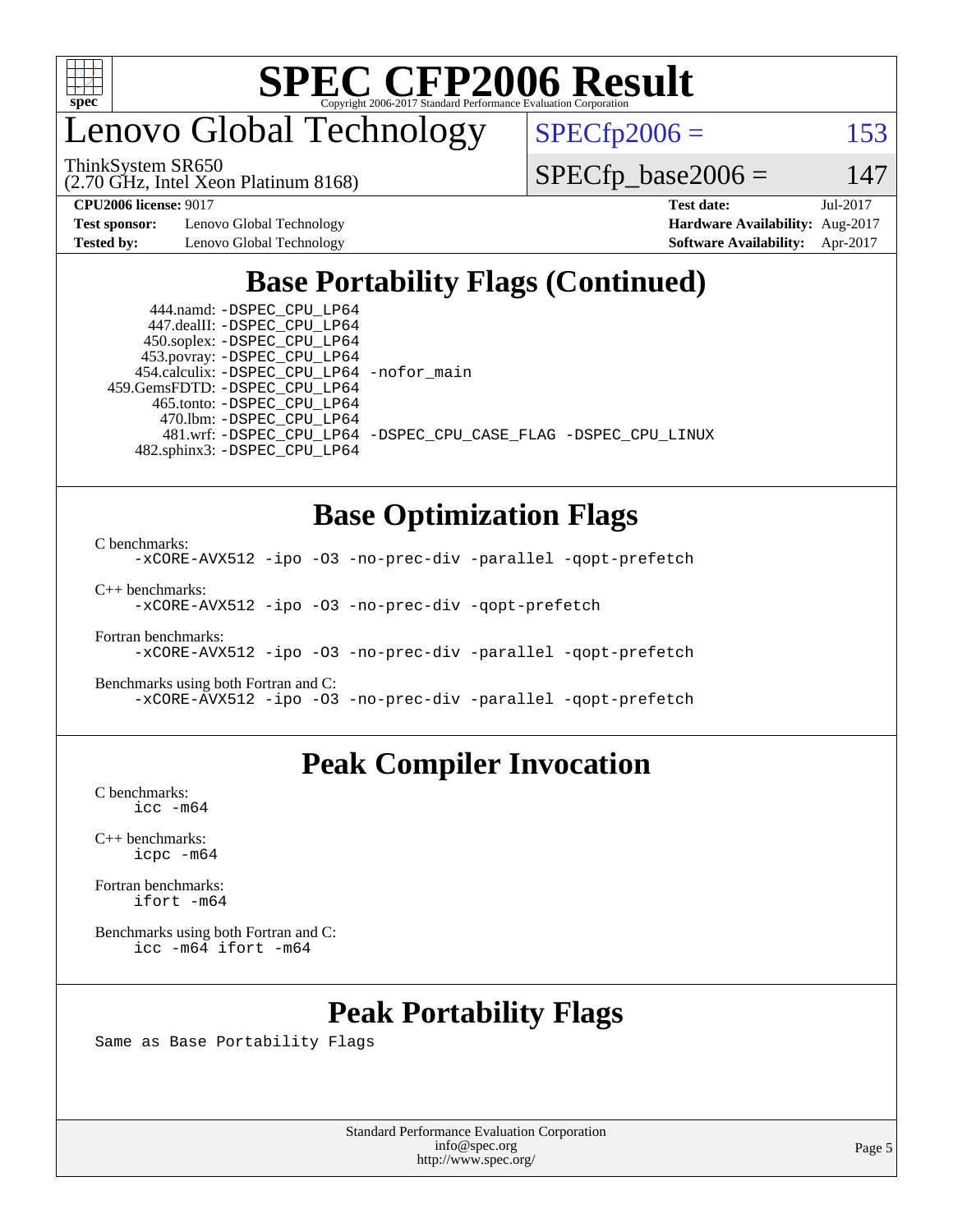

#### enovo Global Technology

ThinkSystem SR650

 $SPECTp2006 = 153$  $SPECfp\_base2006 = 147$ 

(2.70 GHz, Intel Xeon Platinum 8168)

**[Test sponsor:](http://www.spec.org/auto/cpu2006/Docs/result-fields.html#Testsponsor)** Lenovo Global Technology **[Hardware Availability:](http://www.spec.org/auto/cpu2006/Docs/result-fields.html#HardwareAvailability)** Aug-2017 **[Tested by:](http://www.spec.org/auto/cpu2006/Docs/result-fields.html#Testedby)** Lenovo Global Technology **[Software Availability:](http://www.spec.org/auto/cpu2006/Docs/result-fields.html#SoftwareAvailability)** Apr-2017

**[CPU2006 license:](http://www.spec.org/auto/cpu2006/Docs/result-fields.html#CPU2006license)** 9017 **[Test date:](http://www.spec.org/auto/cpu2006/Docs/result-fields.html#Testdate)** Jul-2017

#### **[Peak Optimization Flags](http://www.spec.org/auto/cpu2006/Docs/result-fields.html#PeakOptimizationFlags)**

[C benchmarks](http://www.spec.org/auto/cpu2006/Docs/result-fields.html#Cbenchmarks):

433.milc: basepeak = yes

 $470.$ lbm: basepeak = yes

 $482$ .sphinx3: basepeak = yes

[C++ benchmarks:](http://www.spec.org/auto/cpu2006/Docs/result-fields.html#CXXbenchmarks)

 444.namd: [-prof-gen](http://www.spec.org/cpu2006/results/res2017q4/cpu2006-20170918-49795.flags.html#user_peakPASS1_CXXFLAGSPASS1_LDFLAGS444_namd_prof_gen_e43856698f6ca7b7e442dfd80e94a8fc)(pass 1) [-prof-use](http://www.spec.org/cpu2006/results/res2017q4/cpu2006-20170918-49795.flags.html#user_peakPASS2_CXXFLAGSPASS2_LDFLAGS444_namd_prof_use_bccf7792157ff70d64e32fe3e1250b55)(pass 2) [-xCORE-AVX512](http://www.spec.org/cpu2006/results/res2017q4/cpu2006-20170918-49795.flags.html#user_peakPASS2_CXXFLAGSPASS2_LDFLAGS444_namd_f-xCORE-AVX512)(pass 2) [-par-num-threads=1](http://www.spec.org/cpu2006/results/res2017q4/cpu2006-20170918-49795.flags.html#user_peakPASS1_CXXFLAGSPASS1_LDFLAGS444_namd_par_num_threads_786a6ff141b4e9e90432e998842df6c2)(pass 1) [-ipo](http://www.spec.org/cpu2006/results/res2017q4/cpu2006-20170918-49795.flags.html#user_peakPASS2_CXXFLAGSPASS2_LDFLAGS444_namd_f-ipo)(pass 2) [-O3](http://www.spec.org/cpu2006/results/res2017q4/cpu2006-20170918-49795.flags.html#user_peakPASS2_CXXFLAGSPASS2_LDFLAGS444_namd_f-O3)(pass 2) [-no-prec-div](http://www.spec.org/cpu2006/results/res2017q4/cpu2006-20170918-49795.flags.html#user_peakPASS2_CXXFLAGSPASS2_LDFLAGS444_namd_f-no-prec-div)(pass 2) [-fno-alias](http://www.spec.org/cpu2006/results/res2017q4/cpu2006-20170918-49795.flags.html#user_peakCXXOPTIMIZEOPTIMIZE444_namd_f-no-alias_694e77f6c5a51e658e82ccff53a9e63a) [-auto-ilp32](http://www.spec.org/cpu2006/results/res2017q4/cpu2006-20170918-49795.flags.html#user_peakCXXOPTIMIZE444_namd_f-auto-ilp32)

447.dealII: basepeak = yes

 $450$ .soplex: basepeak = yes

```
 453.povray: -prof-gen(pass 1) -prof-use(pass 2) -xCORE-AVX512(pass 2)
  -par-num-threads=1(pass 1) -ipo(pass 2) -O3(pass 2)
  -no-prec-div(pass 2) -unroll4 -ansi-alias
```
[Fortran benchmarks](http://www.spec.org/auto/cpu2006/Docs/result-fields.html#Fortranbenchmarks):

```
410.bwaves: basepeak = yes
```

```
 416.gamess: -prof-gen(pass 1) -prof-use(pass 2) -xCORE-AVX512(pass 2)
 -par-num-threads=1-ipo-O3(pass 2)
 -no-prec-div(pass 2) -unroll2 -inline-level=0 -scalar-rep-
```
 $434$ .zeusmp: basepeak = yes

437.leslie3d: basepeak = yes

```
 459.GemsFDTD: -prof-gen(pass 1) -prof-use(pass 2) -xCORE-AVX512(pass 2)
     -par-num-threads=1(pass 1) -ipo(pass 2) -O3(pass 2)
     -no-prec-div(pass 2) -unroll2 -inline-level=0
     -qopt-prefetch -parallel
```

```
 465.tonto: -prof-gen(pass 1) -prof-use(pass 2) -xCORE-AVX512(pass 2)
-par-num-threads=1(pass 1) -ipo(pass 2) -O3(pass 2)
-no-prec-div(pass 2) -inline-calloc -qopt-malloc-options=3
-auto -unroll4
```
[Benchmarks using both Fortran and C](http://www.spec.org/auto/cpu2006/Docs/result-fields.html#BenchmarksusingbothFortranandC):

435.gromacs: basepeak = yes

 $436.cactusADM:basepeak = yes$ 

Continued on next page

| <b>Standard Performance Evaluation Corporation</b> |
|----------------------------------------------------|
| info@spec.org                                      |
| http://www.spec.org/                               |